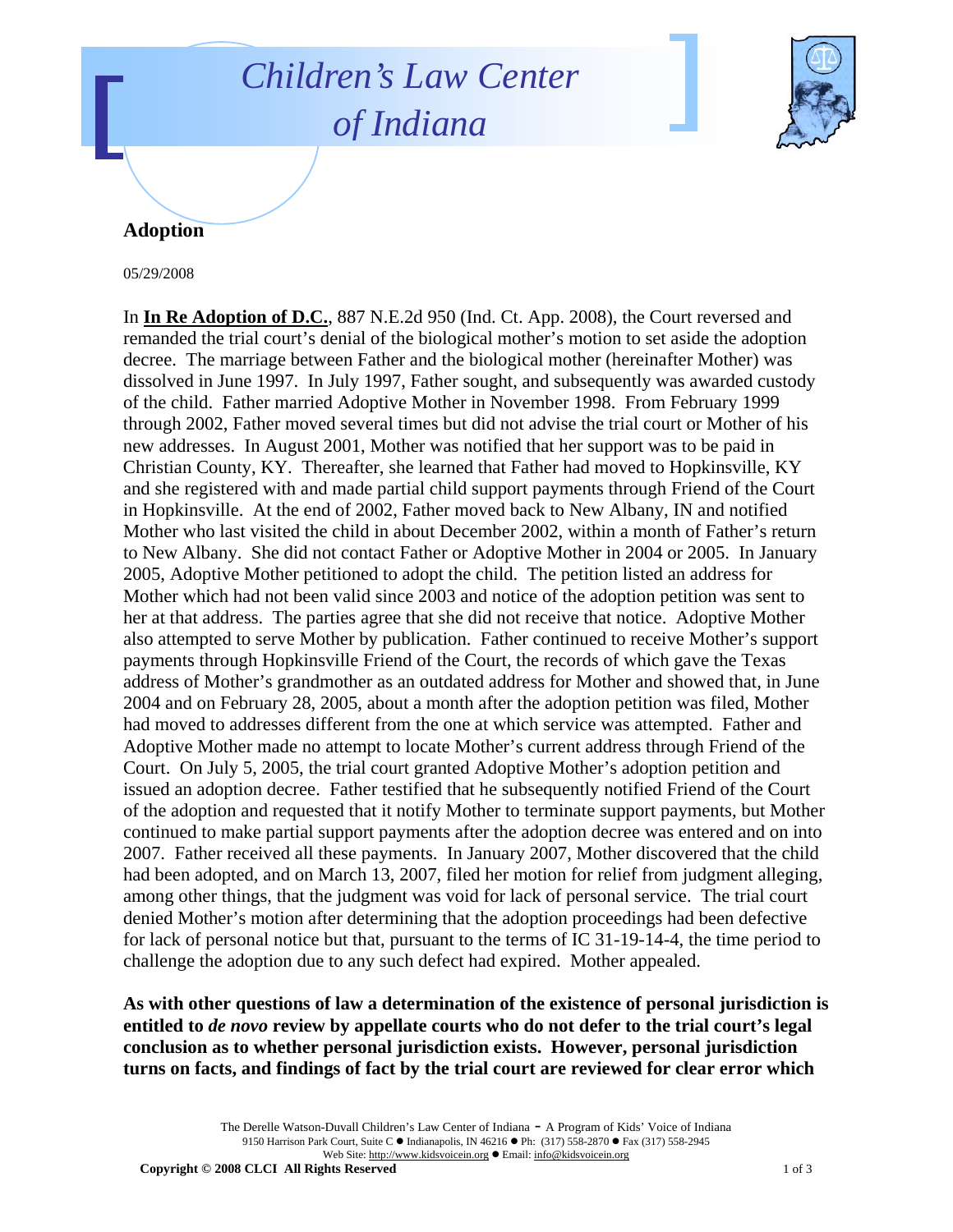**exists where the record does not offer facts or inferences to support the trial court's finding or conclusions of law.** Id. at 955.

**Because of ineffective service of process on Mother in the adoption proceedings, the trial court did not have personal jurisdiction over Mother, and the adoption proceedings terminating her parental rights were therefore void.** Id. at 958. The Court opined: (1) Ineffective service of process prohibits a trial court from having personal jurisdiction over a respondent; (2) a judgment rendered without personal jurisdiction over a defendant violates due process and is void; (3) because a void judgment is a complete nullity and without legal effect, it may be collaterally attacked at any time, and the "reasonable time" limitation under Ind. Trial Rule 60(B)(6) does not apply. Id. at 955 (citations omitted). The Court stated that whether process was sufficient to permit a trial court to exercise jurisdiction over a party involves two issues: whether there was compliance with the Indiana Trial Rules regarding service and whether such attempts at service comported with the Due Process Clause of the Fourteenth Amendment. Id. at 955-56. As to the first issue, the Court examined the attempted service on Mother by certified mail under the requirements of T.R. 4.1 and by publication under the requirements of T.R. 4.13. The Court held that the requirements of T.R. 4.1 had not been met in that (1) T.R. 4.1(A)(1) requires that service by certified mail be accompanied by a return receipt showing receipt of the letter; (2) here, it is undisputed that Adoptive Mother's attempt at service by certified mail was returned as undelivered; and (3) "unclaimed service upon a former residence is insufficient, in and of itself, to establish a reasonable probability that a party received notice or to confer personal jurisdiction. *See Munster* [*v. Groce,*] *829 N.E.2d* [*52, 59 (Ind. Ct. App. 2005)*]." D.C. at 956. Adoptive Mother's attempted service of process by publication was also insufficient under T.R.  $4.13(A)$ in that her filings did not include the required submission of "supporting affidavits that diligent search has been made that the defendant cannot be found, has concealed his whereabouts, or has left the state." Id. Regarding the second issue, whether the attempts at service comported with due process, the Court (1) cited cases holding that "An elementary and fundamental requirement of due process in any proceeding, which is to be accorded finality is notice reasonably calculated, under all circumstances, to apprise interested parties of the pendency of the action and afford them an opportunity to present their objections," and "[W]hen notice is a person's due, process which is a mere gesture is not due process[;] [t]he means employed must be such as one desirous of actually informing the absentee might reasonably adopt to accomplish it;" and (2) concluded that, given the trial court's factual findings, Adoptive Mother's efforts at service were not reasonably calculated to apprise Mother of the adoption proceedings and therefore did not comport with due process. Id. at 957-58 (citations omitted). The Court noted: (1) the trial court made the factual determination that a diligent search would have uncovered Mother's actual address; (2) the trial court found that Adoptive Mother could have easily obtained Mother's address through an inquiry to the Office of Child Support Enforcement; and (3) Adoptive Mother and Father were in adequate contact with Mother to continue to receive her child support payments up to three days before the adoption hearing and after it, yet they were somehow not sufficiently in touch to notify her of the adoption action. Id. at 957. The Court also found that T.R. 4.15, which provides for the validity of summonses which are technically defective but nevertheless satisfy due process, was inapplicable because the trial court determined that Adoptive Mother's efforts at service were not reasonably calculated to inform Mother of the adoption proceedings, and they therefore did not satisfy due process. Id.

> The Derelle Watson-Duvall Children's Law Center of Indiana - A Program of Kids' Voice of Indiana 9150 Harrison Park Court, Suite C · Indianapolis, IN 46216 • Ph: (317) 558-2870 • Fax (317) 558-2945 Web Site: http://www.kidsvoicein.org · Email: info@kidsvoicein.org